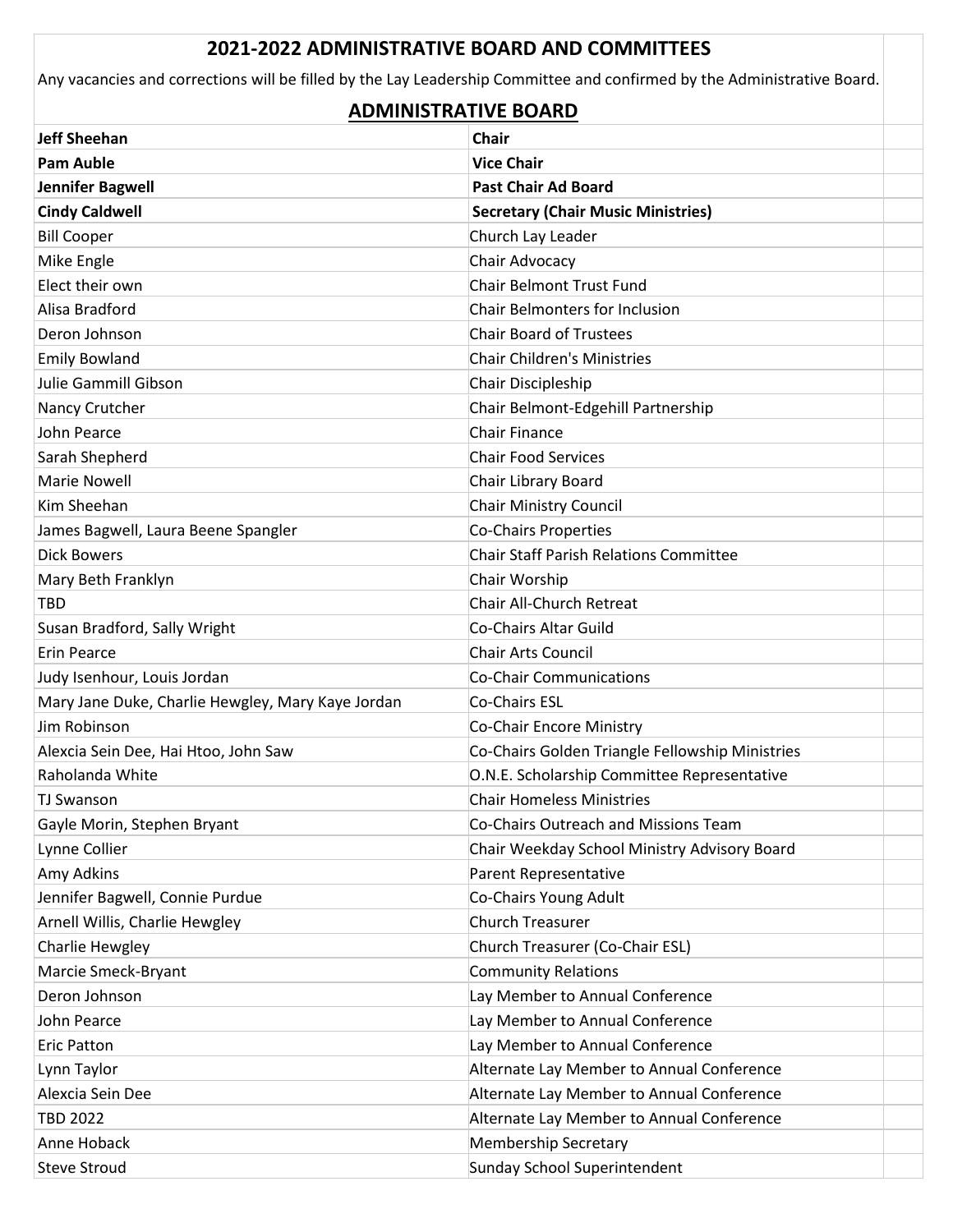| To be elected by UMW                                  | <b>UMW Representative</b>                         |  |
|-------------------------------------------------------|---------------------------------------------------|--|
| Ashlee Headrick                                       | <b>Youth Council</b>                              |  |
| Jack-Charles Headrick                                 | Youth Representative                              |  |
| Mark Hagewood                                         | Church Business Administrator                     |  |
| Paul Purdue                                           | Senior Pastor                                     |  |
| Class of 2022: Nate and Laura Dickinson               | Class of 2023: Millie Goodson                     |  |
| Class of 2022: Jeff and Kim Sheehan                   | Class of 2023: Sarah Polett                       |  |
| Class of 2022: Kathy and Barry Dyer                   | Class of 2023: Megan Barbee                       |  |
| Class of 2022: Gloria Dee                             |                                                   |  |
| Class of 2024: Courtney Heier                         |                                                   |  |
| Class of 2024: Gary Hawkins                           |                                                   |  |
|                                                       |                                                   |  |
|                                                       | <b>ARCHIVES AND HISTORY</b>                       |  |
| <b>Arnell Willis, Co-Chair</b>                        | <b>Celeste Holt, Co-Chair</b>                     |  |
| Mike DuBose                                           | Mark Hagewood, Church Business Administrator      |  |
| <b>Marie Nowell</b>                                   |                                                   |  |
|                                                       | <b>BOARD OF TRUSTEES</b>                          |  |
| Deron Johnson, Chair                                  | Lucian Geise, Vice Chair                          |  |
| Class of 2022: Lucian Geise                           | Mark Hagewood, Church Business Administrator      |  |
| Class of 2022: Barry Dyer                             |                                                   |  |
| Class of 2022: Judy Lewis                             | Class of 2023: Sara Getsay                        |  |
| Class of 2024: Deron Johnson (chair)                  | Class of 2023: Jane DuBose                        |  |
| Class of 2024: Gary Hawkins                           | Class of 2023: Maggie Scott                       |  |
| Class of 2024: Kelley Groover                         |                                                   |  |
|                                                       |                                                   |  |
|                                                       | <b>FINANCE COMMITTEE</b>                          |  |
| John Pearce, Chair                                    | Mark Hagewood, Church Business Administrator (NV) |  |
| Jeff Sheehan, Chair Administrative Board (V)          | Bill Cooper, Church Lay Leader (V)                |  |
| Deron Johnson, Chair Board of Trustees (V)            | Arnell Willis, Church Treasurer (V)               |  |
| Kim Sheehan, Chair Ministry Council (V)               | Charlie Hewgley, Church Treasurer (V)             |  |
| Jennifer Bagwell, Chair Past Administrative Board (V) | Lynne Collier, Chair Weekday School Board (V)     |  |
| Dick Bowers, Chair Staff Parish (V)                   | Paul Purdue, Senior Pastor (NV)                   |  |
| Class of 2022: Nancy Northington                      | Class of 2023: John Pearce                        |  |
| Class of 2022: Jon David Headrick                     | Class of 2023: Gary Hines                         |  |
| Class of 2024: Nate Dickinson                         | Class of 2023: Louis Jordan                       |  |
| Class of 2024: Don Joyner                             |                                                   |  |
| Class of 2024: Stephen Harrison                       |                                                   |  |
|                                                       |                                                   |  |
|                                                       | <b>FOOD SERVICES COMMITTEE</b>                    |  |
| Sarah Shepherd, Chair                                 |                                                   |  |
|                                                       | <b>NOMINATIONS &amp; LEADERSHIP</b>               |  |
| <b>Bill Cooper, Chair</b>                             | Class of 2023: Erin Pearce                        |  |
| Paul Purdue, Senior Pastor, Chair                     | Class of 2023: Marlene Alvarez                    |  |
| Class of 2022: Mollie Henry                           | Class of 2024: Laura Dickinson                    |  |
| Class of 2022: Donna Whitehouse                       | Class of 2024: Ned Henry                          |  |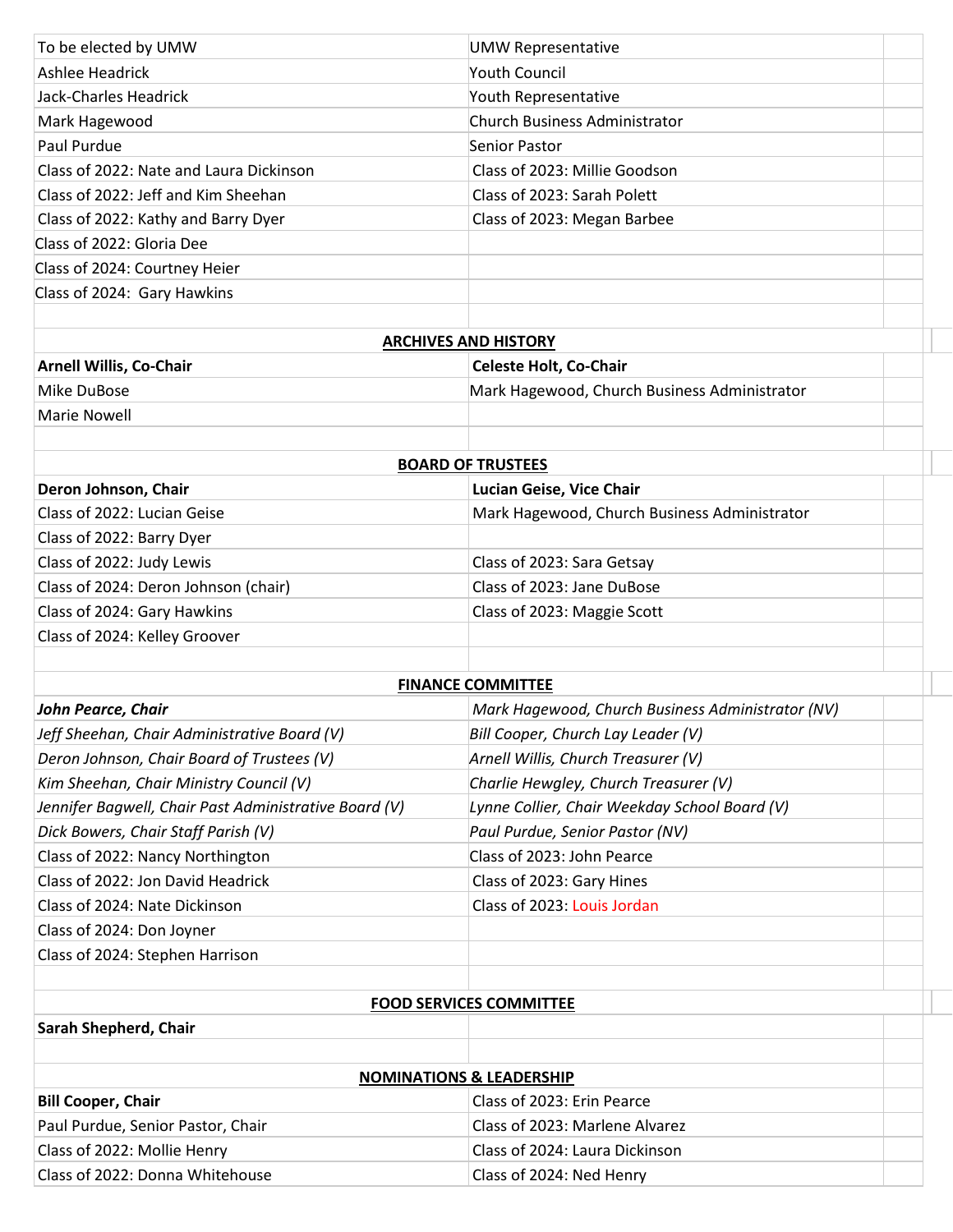| <b>PROPERTIES COMMITTEE</b>                       |                                              |  |
|---------------------------------------------------|----------------------------------------------|--|
| James Bagwell and Laura Beene Spangler, Co-Chairs | Mark Hagewood, Church Business Administrator |  |
| Neil Pennycuff, Church Property Manager           | Jennifer Bagwell                             |  |
| Chris Barnhizer                                   | Marty McClearen                              |  |
| Barry Dyer                                        | Donna Whitehouse (accessibility expertise)   |  |
|                                                   |                                              |  |

| <b>STAFF PARISH RELATIONS COMMITTEE</b> |                                    |  |
|-----------------------------------------|------------------------------------|--|
| <b>Dick Bowers, Chair</b>               | , Vice Chair                       |  |
| Paul Purdue, Senior Pastor              | Class of 2023: Dick Bowers (chair) |  |
| Class of 2022: Jerome Del Pino          | Class of 2023: Gretchen Napier     |  |
| Class of 2022: David Jarvis             | Class of 2023: Laura Revolinski    |  |
| Class of 2022: Martha Robinson          |                                    |  |
| Class of 2024: Marlene Alvarez          |                                    |  |
| Class of 2024: Lori Pearce              |                                    |  |
| Class of 2024: Mary Alice Keller        |                                    |  |
|                                         |                                    |  |

| <b>TRUSTEES FOR BELMONT TRUST FUND</b>     |                                                   |  |
|--------------------------------------------|---------------------------------------------------|--|
| Elect their own, Chair                     | Jeff Sheehan, Chair Administrative Board (V)      |  |
| Deron Johnson, Chair Board of Trustees (V) | Mark Hagewood, Church Business Administrator (NV) |  |
| Paul Purdue, Senior Pastor (NV)            | Class of 2023: Kathy Nevill                       |  |
| Class of 2022: Jo Federspiel               | Class of 2023: Nancy Northington                  |  |
| Class of 2022: Kelley Groover              | Class of 2023: Kathy Dyer                         |  |
| Class of 2022: Kurt Shepherd               |                                                   |  |
| Class of 2024: Laura Dickinson             |                                                   |  |
| Class of 2024: Jameson Page                |                                                   |  |
| Class of 2024: Stephen Deppen              |                                                   |  |
|                                            |                                                   |  |

## **MINISTRY COUNCIL COMMITTEES AND TEAMS**

| <b>MINISTRY COUNCIL STEERING COMMITTEE</b> |  |
|--------------------------------------------|--|
|                                            |  |

| Kim Sheehan, Chair                                                                                | Megan Rojas, Hospitality & Growth Convener                |  |
|---------------------------------------------------------------------------------------------------|-----------------------------------------------------------|--|
| Darren Mayberry Wright, Pastor to Young People                                                    | Marcie Smeck-Bryant, Mission & Outreach Convener          |  |
| Paul Purdue, Senior Pastor                                                                        | Alisa Bradford, Diversity, Inclusion, & Advocacy Convener |  |
| Ashlee Headrick, Jack Charles Headrick, Youth Representative Mary Beth Franklyn, Worship Convener |                                                           |  |
| Emily Bowland, Children's Ministry Representative                                                 | TBD, Discipleship Convener                                |  |
| Laura Revolinski, Young Adult Representative                                                      |                                                           |  |
| Jim Robinson, Encore Representative                                                               |                                                           |  |
|                                                                                                   |                                                           |  |

## **WORSHIP COMMITTEES AND TEAMS**

| <b>ALTAR GUILD</b>                             |                               |  |
|------------------------------------------------|-------------------------------|--|
| Susan Bradford, Co-Chair                       | <b>Sally Wright, Co-Chair</b> |  |
| Heather Harriss, Pastor of Congregational Care |                               |  |
| <b>ARTS COUNCIL</b>                            |                               |  |
| <b>Erin Pearce, Chair</b>                      | Mary Beth Franklyn            |  |
| Paul Purdue, Senior Pastor                     |                               |  |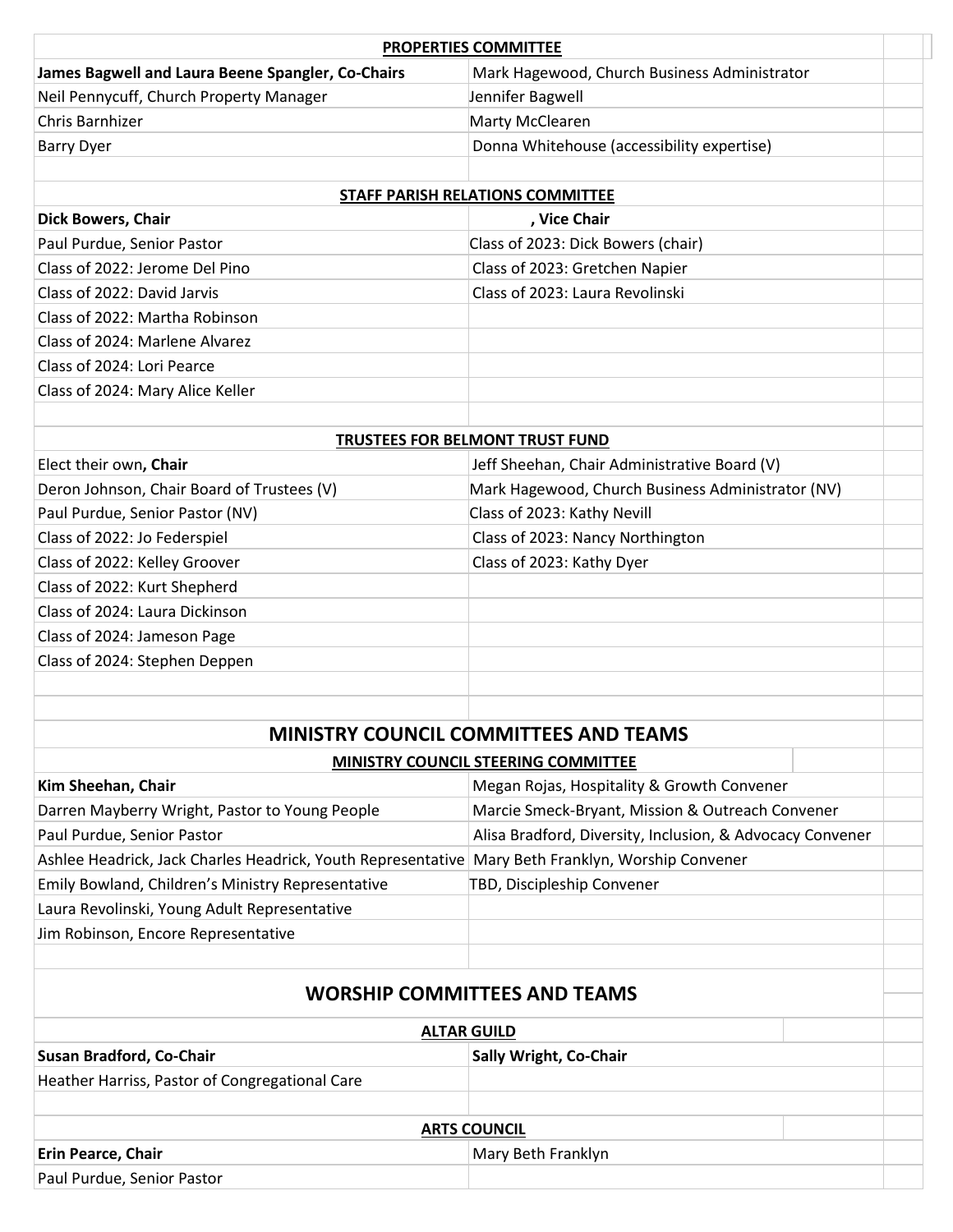| Mary Beth Franklyn, Chair<br>Heather Harriss, Pastor of Congregational Care<br>Joe Boyd<br>Virginia Kessen<br>Wanda Webb<br>Susan Bradford<br>Sally Wright<br>Eleanor Kennedy<br><b>MUSIC MINISTRY TEAM</b><br><b>Cindy Caldwell, Chair</b><br>Gayle Sullivan, Director of Music Ministries<br><b>Mike Graves</b><br>Amy Geise<br><b>Brian Weiler</b><br>Mary Kennady<br><b>Beth Womack</b><br>Larry Beasley<br>Anne Browne<br><b>USHERS</b><br>Bobbi Peak, Co-Chair<br>Wanda Webb, Co-Chair<br><b>HOSPITALITY &amp; GROWTH COMMITTEES AND TEAMS</b><br><b>WELCOMING TEAM</b><br>Eric Patton, Chair<br>Heather Harriss, Pastor of Congregational Care<br>Lori Pearce<br>Anne Hoback, Membership Secretary<br>Carol Brown<br><b>Bart Perkey</b><br>Carolyn Primm<br>Amy Geise<br>Mary Kaye Jordan<br>Emma Tsai<br>Nancy Northington<br>Charlie Warfield<br><b>COMMUNICATIONS COMMITTEE</b><br>Judy Isenhour, Co-Chair<br>Louis Jordan, Co-Chair<br>Angie Slade, Staff Liaison<br>Edwin Acevedo<br><b>WEEKDAY SCHOOL MINISTRY ADVISORY COMMITTEE</b><br>Lynne Collier, Chair<br>Marlene Alvarez, SPRC Representative<br>Susan Johnson and Melissa Cash, Teacher Representatives<br>Bobbie Worthington, WDS Director<br>Amy Adkins, Parent Representative<br>Kate Fields, Children's Pastor<br>Deron Johnson, Trustee Representative<br>Mark Hagewood, Church Business Administrator<br>Paul Purdue, Senior Pastor<br>Nancy Northington, Finance Representative<br>Gwen Hewgley, At Large member<br>Linda O'Neal, At Large member<br>Martha Hooper, At Large member<br><b>DISCIPLESHIP COMMITTEES AND TEAMS</b><br>ALL CHURCH RETREAT TEAM<br>Kate Fields, Pastor of Discipleship<br>TBD, Chair<br><b>Brian Keller</b><br>Lynne Collier<br><b>Chris Cropsey</b><br>Mary Alice Keller<br>Natalia Del Pino<br>Judy Lewis<br>Melissa Eckert<br>Kathy Maul | <b>WORSHIP COMMITTEE</b> |  |
|-----------------------------------------------------------------------------------------------------------------------------------------------------------------------------------------------------------------------------------------------------------------------------------------------------------------------------------------------------------------------------------------------------------------------------------------------------------------------------------------------------------------------------------------------------------------------------------------------------------------------------------------------------------------------------------------------------------------------------------------------------------------------------------------------------------------------------------------------------------------------------------------------------------------------------------------------------------------------------------------------------------------------------------------------------------------------------------------------------------------------------------------------------------------------------------------------------------------------------------------------------------------------------------------------------------------------------------------------------------------------------------------------------------------------------------------------------------------------------------------------------------------------------------------------------------------------------------------------------------------------------------------------------------------------------------------------------------------------------------------------------------------------------------------------------------------------------------------------------|--------------------------|--|
|                                                                                                                                                                                                                                                                                                                                                                                                                                                                                                                                                                                                                                                                                                                                                                                                                                                                                                                                                                                                                                                                                                                                                                                                                                                                                                                                                                                                                                                                                                                                                                                                                                                                                                                                                                                                                                                     |                          |  |
|                                                                                                                                                                                                                                                                                                                                                                                                                                                                                                                                                                                                                                                                                                                                                                                                                                                                                                                                                                                                                                                                                                                                                                                                                                                                                                                                                                                                                                                                                                                                                                                                                                                                                                                                                                                                                                                     |                          |  |
|                                                                                                                                                                                                                                                                                                                                                                                                                                                                                                                                                                                                                                                                                                                                                                                                                                                                                                                                                                                                                                                                                                                                                                                                                                                                                                                                                                                                                                                                                                                                                                                                                                                                                                                                                                                                                                                     |                          |  |
|                                                                                                                                                                                                                                                                                                                                                                                                                                                                                                                                                                                                                                                                                                                                                                                                                                                                                                                                                                                                                                                                                                                                                                                                                                                                                                                                                                                                                                                                                                                                                                                                                                                                                                                                                                                                                                                     |                          |  |
|                                                                                                                                                                                                                                                                                                                                                                                                                                                                                                                                                                                                                                                                                                                                                                                                                                                                                                                                                                                                                                                                                                                                                                                                                                                                                                                                                                                                                                                                                                                                                                                                                                                                                                                                                                                                                                                     |                          |  |
|                                                                                                                                                                                                                                                                                                                                                                                                                                                                                                                                                                                                                                                                                                                                                                                                                                                                                                                                                                                                                                                                                                                                                                                                                                                                                                                                                                                                                                                                                                                                                                                                                                                                                                                                                                                                                                                     |                          |  |
|                                                                                                                                                                                                                                                                                                                                                                                                                                                                                                                                                                                                                                                                                                                                                                                                                                                                                                                                                                                                                                                                                                                                                                                                                                                                                                                                                                                                                                                                                                                                                                                                                                                                                                                                                                                                                                                     |                          |  |
|                                                                                                                                                                                                                                                                                                                                                                                                                                                                                                                                                                                                                                                                                                                                                                                                                                                                                                                                                                                                                                                                                                                                                                                                                                                                                                                                                                                                                                                                                                                                                                                                                                                                                                                                                                                                                                                     |                          |  |
|                                                                                                                                                                                                                                                                                                                                                                                                                                                                                                                                                                                                                                                                                                                                                                                                                                                                                                                                                                                                                                                                                                                                                                                                                                                                                                                                                                                                                                                                                                                                                                                                                                                                                                                                                                                                                                                     |                          |  |
|                                                                                                                                                                                                                                                                                                                                                                                                                                                                                                                                                                                                                                                                                                                                                                                                                                                                                                                                                                                                                                                                                                                                                                                                                                                                                                                                                                                                                                                                                                                                                                                                                                                                                                                                                                                                                                                     |                          |  |
|                                                                                                                                                                                                                                                                                                                                                                                                                                                                                                                                                                                                                                                                                                                                                                                                                                                                                                                                                                                                                                                                                                                                                                                                                                                                                                                                                                                                                                                                                                                                                                                                                                                                                                                                                                                                                                                     |                          |  |
|                                                                                                                                                                                                                                                                                                                                                                                                                                                                                                                                                                                                                                                                                                                                                                                                                                                                                                                                                                                                                                                                                                                                                                                                                                                                                                                                                                                                                                                                                                                                                                                                                                                                                                                                                                                                                                                     |                          |  |
|                                                                                                                                                                                                                                                                                                                                                                                                                                                                                                                                                                                                                                                                                                                                                                                                                                                                                                                                                                                                                                                                                                                                                                                                                                                                                                                                                                                                                                                                                                                                                                                                                                                                                                                                                                                                                                                     |                          |  |
|                                                                                                                                                                                                                                                                                                                                                                                                                                                                                                                                                                                                                                                                                                                                                                                                                                                                                                                                                                                                                                                                                                                                                                                                                                                                                                                                                                                                                                                                                                                                                                                                                                                                                                                                                                                                                                                     |                          |  |
|                                                                                                                                                                                                                                                                                                                                                                                                                                                                                                                                                                                                                                                                                                                                                                                                                                                                                                                                                                                                                                                                                                                                                                                                                                                                                                                                                                                                                                                                                                                                                                                                                                                                                                                                                                                                                                                     |                          |  |
|                                                                                                                                                                                                                                                                                                                                                                                                                                                                                                                                                                                                                                                                                                                                                                                                                                                                                                                                                                                                                                                                                                                                                                                                                                                                                                                                                                                                                                                                                                                                                                                                                                                                                                                                                                                                                                                     |                          |  |
|                                                                                                                                                                                                                                                                                                                                                                                                                                                                                                                                                                                                                                                                                                                                                                                                                                                                                                                                                                                                                                                                                                                                                                                                                                                                                                                                                                                                                                                                                                                                                                                                                                                                                                                                                                                                                                                     |                          |  |
|                                                                                                                                                                                                                                                                                                                                                                                                                                                                                                                                                                                                                                                                                                                                                                                                                                                                                                                                                                                                                                                                                                                                                                                                                                                                                                                                                                                                                                                                                                                                                                                                                                                                                                                                                                                                                                                     |                          |  |
|                                                                                                                                                                                                                                                                                                                                                                                                                                                                                                                                                                                                                                                                                                                                                                                                                                                                                                                                                                                                                                                                                                                                                                                                                                                                                                                                                                                                                                                                                                                                                                                                                                                                                                                                                                                                                                                     |                          |  |
|                                                                                                                                                                                                                                                                                                                                                                                                                                                                                                                                                                                                                                                                                                                                                                                                                                                                                                                                                                                                                                                                                                                                                                                                                                                                                                                                                                                                                                                                                                                                                                                                                                                                                                                                                                                                                                                     |                          |  |
|                                                                                                                                                                                                                                                                                                                                                                                                                                                                                                                                                                                                                                                                                                                                                                                                                                                                                                                                                                                                                                                                                                                                                                                                                                                                                                                                                                                                                                                                                                                                                                                                                                                                                                                                                                                                                                                     |                          |  |
|                                                                                                                                                                                                                                                                                                                                                                                                                                                                                                                                                                                                                                                                                                                                                                                                                                                                                                                                                                                                                                                                                                                                                                                                                                                                                                                                                                                                                                                                                                                                                                                                                                                                                                                                                                                                                                                     |                          |  |
|                                                                                                                                                                                                                                                                                                                                                                                                                                                                                                                                                                                                                                                                                                                                                                                                                                                                                                                                                                                                                                                                                                                                                                                                                                                                                                                                                                                                                                                                                                                                                                                                                                                                                                                                                                                                                                                     |                          |  |
|                                                                                                                                                                                                                                                                                                                                                                                                                                                                                                                                                                                                                                                                                                                                                                                                                                                                                                                                                                                                                                                                                                                                                                                                                                                                                                                                                                                                                                                                                                                                                                                                                                                                                                                                                                                                                                                     |                          |  |
|                                                                                                                                                                                                                                                                                                                                                                                                                                                                                                                                                                                                                                                                                                                                                                                                                                                                                                                                                                                                                                                                                                                                                                                                                                                                                                                                                                                                                                                                                                                                                                                                                                                                                                                                                                                                                                                     |                          |  |
|                                                                                                                                                                                                                                                                                                                                                                                                                                                                                                                                                                                                                                                                                                                                                                                                                                                                                                                                                                                                                                                                                                                                                                                                                                                                                                                                                                                                                                                                                                                                                                                                                                                                                                                                                                                                                                                     |                          |  |
|                                                                                                                                                                                                                                                                                                                                                                                                                                                                                                                                                                                                                                                                                                                                                                                                                                                                                                                                                                                                                                                                                                                                                                                                                                                                                                                                                                                                                                                                                                                                                                                                                                                                                                                                                                                                                                                     |                          |  |
|                                                                                                                                                                                                                                                                                                                                                                                                                                                                                                                                                                                                                                                                                                                                                                                                                                                                                                                                                                                                                                                                                                                                                                                                                                                                                                                                                                                                                                                                                                                                                                                                                                                                                                                                                                                                                                                     |                          |  |
|                                                                                                                                                                                                                                                                                                                                                                                                                                                                                                                                                                                                                                                                                                                                                                                                                                                                                                                                                                                                                                                                                                                                                                                                                                                                                                                                                                                                                                                                                                                                                                                                                                                                                                                                                                                                                                                     |                          |  |
|                                                                                                                                                                                                                                                                                                                                                                                                                                                                                                                                                                                                                                                                                                                                                                                                                                                                                                                                                                                                                                                                                                                                                                                                                                                                                                                                                                                                                                                                                                                                                                                                                                                                                                                                                                                                                                                     |                          |  |
|                                                                                                                                                                                                                                                                                                                                                                                                                                                                                                                                                                                                                                                                                                                                                                                                                                                                                                                                                                                                                                                                                                                                                                                                                                                                                                                                                                                                                                                                                                                                                                                                                                                                                                                                                                                                                                                     |                          |  |
|                                                                                                                                                                                                                                                                                                                                                                                                                                                                                                                                                                                                                                                                                                                                                                                                                                                                                                                                                                                                                                                                                                                                                                                                                                                                                                                                                                                                                                                                                                                                                                                                                                                                                                                                                                                                                                                     |                          |  |
|                                                                                                                                                                                                                                                                                                                                                                                                                                                                                                                                                                                                                                                                                                                                                                                                                                                                                                                                                                                                                                                                                                                                                                                                                                                                                                                                                                                                                                                                                                                                                                                                                                                                                                                                                                                                                                                     |                          |  |
|                                                                                                                                                                                                                                                                                                                                                                                                                                                                                                                                                                                                                                                                                                                                                                                                                                                                                                                                                                                                                                                                                                                                                                                                                                                                                                                                                                                                                                                                                                                                                                                                                                                                                                                                                                                                                                                     |                          |  |
|                                                                                                                                                                                                                                                                                                                                                                                                                                                                                                                                                                                                                                                                                                                                                                                                                                                                                                                                                                                                                                                                                                                                                                                                                                                                                                                                                                                                                                                                                                                                                                                                                                                                                                                                                                                                                                                     |                          |  |
|                                                                                                                                                                                                                                                                                                                                                                                                                                                                                                                                                                                                                                                                                                                                                                                                                                                                                                                                                                                                                                                                                                                                                                                                                                                                                                                                                                                                                                                                                                                                                                                                                                                                                                                                                                                                                                                     |                          |  |
|                                                                                                                                                                                                                                                                                                                                                                                                                                                                                                                                                                                                                                                                                                                                                                                                                                                                                                                                                                                                                                                                                                                                                                                                                                                                                                                                                                                                                                                                                                                                                                                                                                                                                                                                                                                                                                                     |                          |  |
|                                                                                                                                                                                                                                                                                                                                                                                                                                                                                                                                                                                                                                                                                                                                                                                                                                                                                                                                                                                                                                                                                                                                                                                                                                                                                                                                                                                                                                                                                                                                                                                                                                                                                                                                                                                                                                                     |                          |  |
|                                                                                                                                                                                                                                                                                                                                                                                                                                                                                                                                                                                                                                                                                                                                                                                                                                                                                                                                                                                                                                                                                                                                                                                                                                                                                                                                                                                                                                                                                                                                                                                                                                                                                                                                                                                                                                                     |                          |  |
|                                                                                                                                                                                                                                                                                                                                                                                                                                                                                                                                                                                                                                                                                                                                                                                                                                                                                                                                                                                                                                                                                                                                                                                                                                                                                                                                                                                                                                                                                                                                                                                                                                                                                                                                                                                                                                                     |                          |  |
|                                                                                                                                                                                                                                                                                                                                                                                                                                                                                                                                                                                                                                                                                                                                                                                                                                                                                                                                                                                                                                                                                                                                                                                                                                                                                                                                                                                                                                                                                                                                                                                                                                                                                                                                                                                                                                                     |                          |  |
|                                                                                                                                                                                                                                                                                                                                                                                                                                                                                                                                                                                                                                                                                                                                                                                                                                                                                                                                                                                                                                                                                                                                                                                                                                                                                                                                                                                                                                                                                                                                                                                                                                                                                                                                                                                                                                                     |                          |  |
|                                                                                                                                                                                                                                                                                                                                                                                                                                                                                                                                                                                                                                                                                                                                                                                                                                                                                                                                                                                                                                                                                                                                                                                                                                                                                                                                                                                                                                                                                                                                                                                                                                                                                                                                                                                                                                                     |                          |  |
|                                                                                                                                                                                                                                                                                                                                                                                                                                                                                                                                                                                                                                                                                                                                                                                                                                                                                                                                                                                                                                                                                                                                                                                                                                                                                                                                                                                                                                                                                                                                                                                                                                                                                                                                                                                                                                                     |                          |  |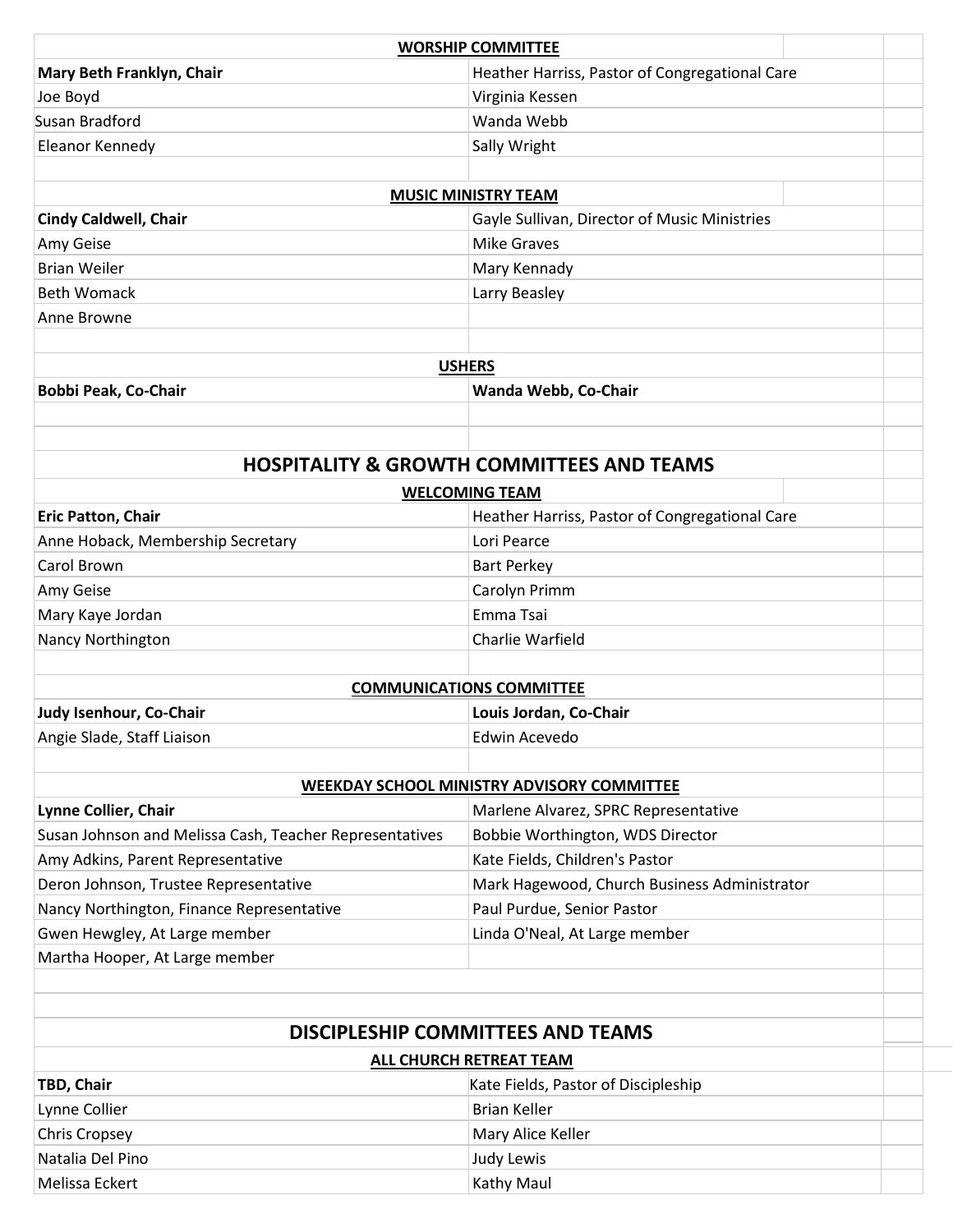| Ashlee Headrick                                         | Emma Anne Stephens                                                                 |
|---------------------------------------------------------|------------------------------------------------------------------------------------|
| Gwen Hewgley                                            |                                                                                    |
|                                                         |                                                                                    |
| <b>LIBRARY BOARD</b>                                    |                                                                                    |
| <b>Marie Nowell, Chair</b>                              | Kate Fields, Pastor of Discipleship                                                |
| Martha Hooper                                           | Mary Helen Marigza                                                                 |
|                                                         |                                                                                    |
|                                                         | <b>DISCIPLESHIP TEAM</b>                                                           |
| Julie Gammill Gibson, Chair                             | Kate Fields, Pastor of Discipleship                                                |
|                                                         |                                                                                    |
|                                                         | <b>SUNDAY SCHOOL SUPERINTENDENT</b>                                                |
| <b>Steve Stroud</b>                                     |                                                                                    |
|                                                         |                                                                                    |
|                                                         | <b>GOLDEN TRIANGLE MINISTRIES</b>                                                  |
| Hai Htoo, John Saw, Alexcia Sein Dee, Co-Chairs         | Darren Mayberry Wright, Pastor of Young People                                     |
| Sandy Sakarapanee, Pastor of Golden Triangle Fellowship | Paul Purdue, Senior Pastor                                                         |
| Alexcia Sein Dee, Staff                                 | <b>Bill Lovell</b>                                                                 |
|                                                         |                                                                                    |
| <b>CONGREGATIONAL CARE</b>                              |                                                                                    |
| TBD, Chair                                              | Heather Harriss, Pastor of Congregational Care                                     |
|                                                         |                                                                                    |
| <b>LGBTQI MINISTRIES</b>                                |                                                                                    |
| TBD, Chair                                              | Kate Fields, Pastor of Discipleship                                                |
|                                                         |                                                                                    |
|                                                         |                                                                                    |
|                                                         | <b>GENERATIONAL COMMITTEES AND TEAMS</b>                                           |
|                                                         | YOUNG ADULTS                                                                       |
| Jennifer Bagwell, Co-Chair                              | Connie Purdue, Co-Chair                                                            |
|                                                         |                                                                                    |
|                                                         | <b>CHILDREN'S MINISTRY TEAM</b>                                                    |
| <b>Emily Bowland, Chair</b>                             | Lynne Collier, Chair Weekday School Ministries                                     |
| Kate Fields, Children's Pastor                          | Amy Cooper, Director of Children's Music                                           |
| Laura Goff                                              | Brittany Jordan                                                                    |
| Sara Frye Christie                                      | Hope Henderson                                                                     |
|                                                         |                                                                                    |
|                                                         | Elena Siwarat                                                                      |
| Sarah Cropsey                                           |                                                                                    |
|                                                         |                                                                                    |
| Ashlee Headrick, Ministry Coun./Ad. Board Rep.          | <b>YOUTH MINISTRY TEAM</b><br>Jack Charles Headrick, Ministry Coun./Ad. Board Rep. |
| Darren Wright, Pastor of Youth                          | Jordan Whitehouse                                                                  |
| <b>Caroline Cramer</b>                                  | <b>Tate Keuler</b>                                                                 |
| Natalia Del Pino                                        | <b>Carter Geise</b>                                                                |
| Emma Anne Stephens                                      |                                                                                    |
|                                                         |                                                                                    |
|                                                         | <b>ENCORE MINISTRIES TEAM</b>                                                      |
| Jim Robinson, Co-Chair                                  |                                                                                    |
| <b>Arnell Willis</b>                                    | Heather Harriss, Pastor of Congregational Care<br>Virginia Kessen                  |